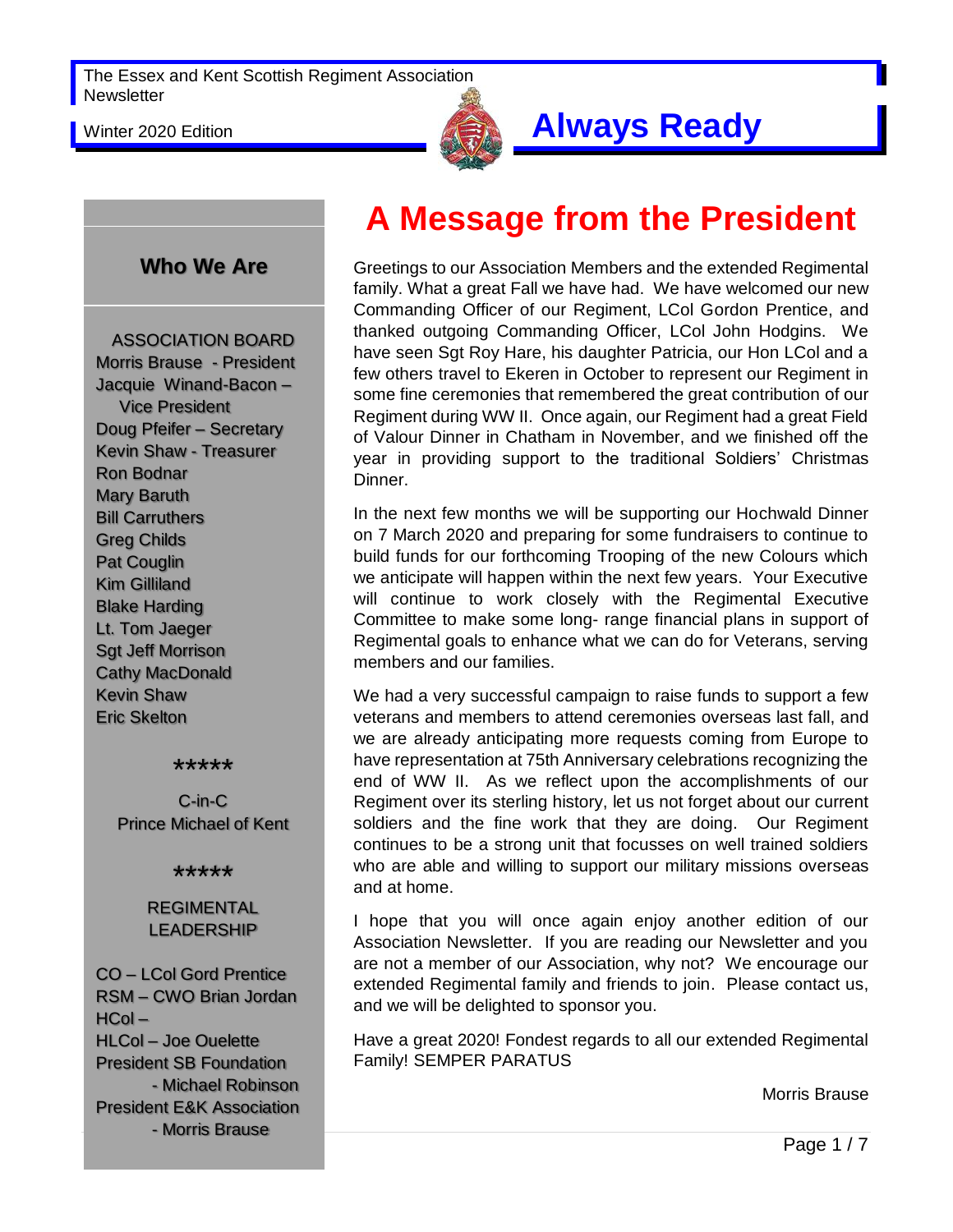

### Winter 2020 Edition **Always Ready**

# **Change of Command**

The Essex & Kent Scottish Regiment was pleased to welcome the new CO, Lieutenant-Colonel Gord Prentice.

LCol Prentice began his military career while attending high school in Chatham joining the local Army Cadet Corps (#59) in 1978 followed by The Essex and Kent Scottish in 1980. Following the completion of infantry training and the basic parachute course he transferred to the Regular Force in September of 1983 and was subsequently commissioned as a 2Lt and posted to 3 RCR Winnipeg in September 1984. Deployed to Cyprus in 1986 as a platoon commander on the "Green Line" he was later awarded the Medal of Bravery for actions while on patrol in Nicosia. Returning to Canada, he was promoted to Captain and posted to Hamilton in 1987 as the Regular Force advisor to the Royal Hamilton Light Infantry. In 1990 a posting to London saw him assigned to HQ 1 RCR



followed in 1991 by a posting to CFB London. After a short stint as a Military Observer in El Salvador, he left the Regular Force in 1993 transferring briefly to the Primary Reserves (4 RCR) before accepting overseas civilian employment with the UN.

In 1997 he rejoined The Essex and Kent Scottish and was quickly deployed as part of the 1 RCR Battle Group to Bosnia in 1998. Returning to Canada saw the completion of his Bachelor's degree requirements (Political Science) at UWO. After a leave of absence from the Primary Reserve to again accept UN civilian employment, he started long term Class B (full time Reserve service) with The Essex and Kent Scottish in 2000. Promoted to Major, a tour to Afghanistan followed in 2003. On return to Canada, a new Class B was taken up at 31 CBG HQ in London where he was employed, with the exception of a Military Observer task to Sudan in 2007, in various staff capacities until 2010. Transferring back to the Regular Force, Maj Prentice was posted to LFDTS (now CADTC) in Kingston and assigned to work on capability development issues related to the Canadian Arctic. In 2011 he was posted back to London as



Col Joe Robinson Commander 31 Canadian | Defence Studies at RMC. Brigade Group inspecting the troops.

G3 of 31 CBG where he remained until retiring from the Regular Force in 2016. He was then employed as a Reserve member of 31 CBG HQ assigned to specific planning functions primarily related to the Canadian Arctic until being offered command of The Essex and Kent Scottish.

He is married to Sanja whom he met in Zagreb while working for the UN. They have two daughters, Maya 10 and Emma 9, attending primary school in London. A recent graduate of the Joint Command and Staff Programme, he is currently completing the final requirements necessary for award of the Master of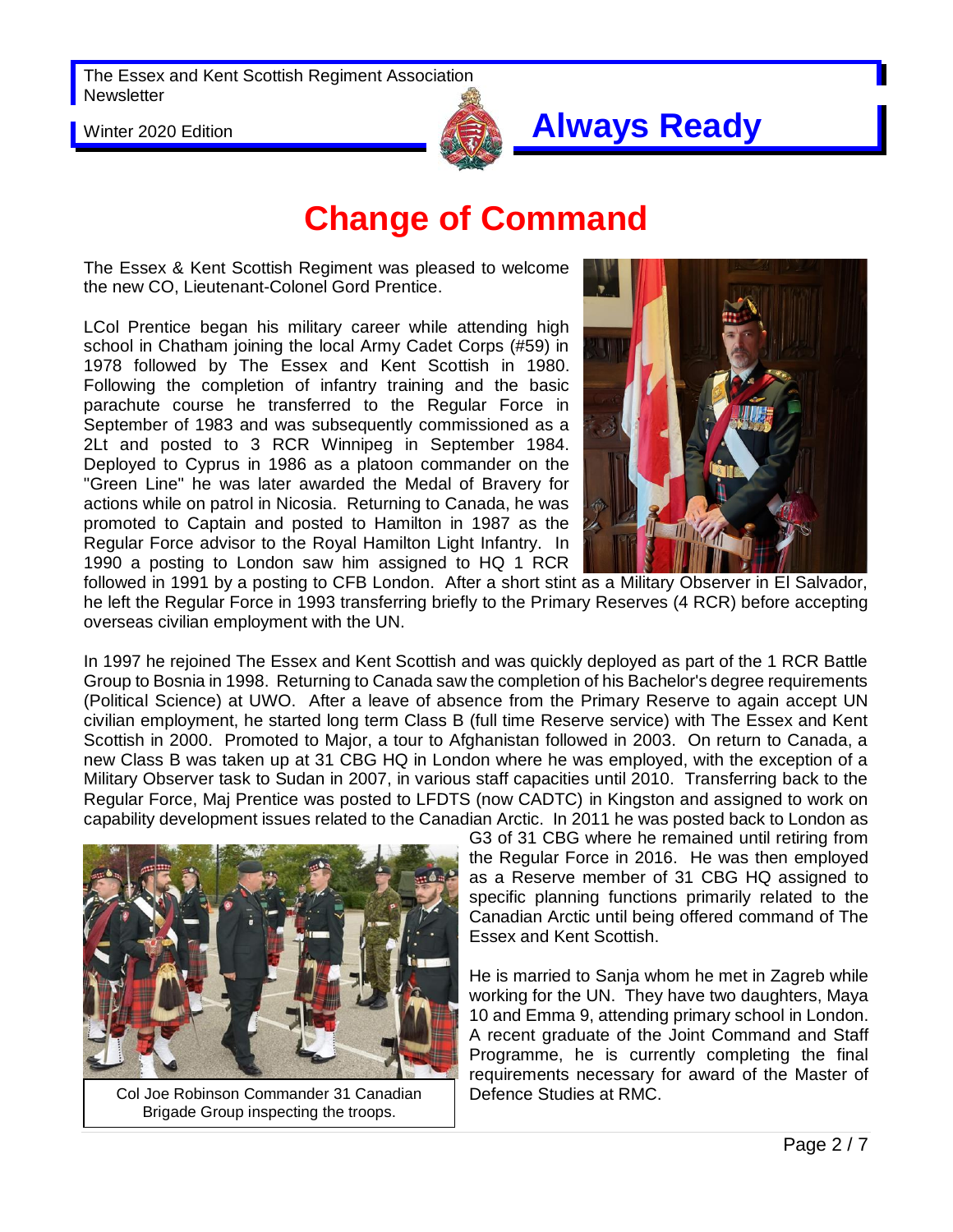

#### Winter 2020 Edition **Always Ready**



The E&K Scot Association would like to thank LCol John Hodgins for his many years of service and leadership to the Regiment. He joined the E&K Scot in 2002 after completing a component transfer from the Regular Force. His first appointment was as Officer Commanding Alpha Company.

In 2010, LCol Hodgins was appointed to the position of Deputy Commanding Officer of the Regiment, and appointed Commanding Officer in September 2015. Bravo Zulu!

## **Highlanders Tug-o-War Challenge**

The Essex and Kent Scottish tug of war team battled hard this last summer. They defeated several highland regiments across SW Ontario, including the long standing incumbent from Toronto, successfully winning the championship at both the Glengarry Games in Maxwell Ontario, as well as the Highland games in Fergus.

The team practiced over successive weeks, with the aid of their coaches John Purdie and Rob Kyle, building the strength, technique and endurance. The team appreciates the support of the Association, both in participation and funding for the events.

The Highlanders Tug-o-War Challenge inspires the character, dedication to building physical fitness, leadership and self-discipline while promoting



Way to go E&K team! We're all proud of you.

teamwork, esprit de corps, loyalty and commitment. This was exemplified by the performance of the team in 2019. The soldiers are looking forward to begin training ahead of the 2020 season. Semper Paratus

Tom Jaeger

## **In Memoriam**

Since the last newsletter, we were saddened by the loss of Dick Turner, James Frederick Mason, Phillip James Osmon, Jack (Buddy) Kitchen, Don Avery, Garney Ryan. Gary Dick and William Moss.

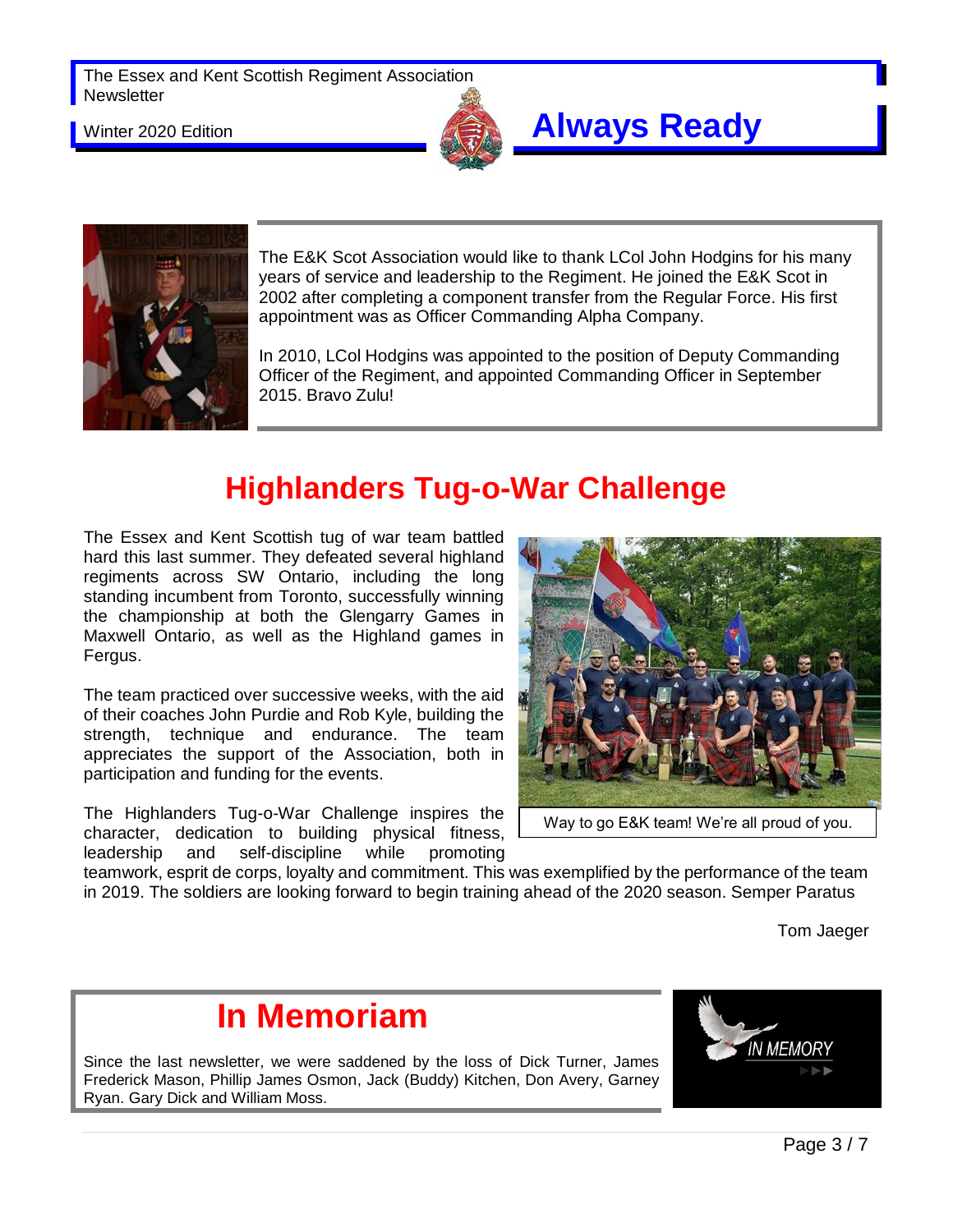

## Winter 2020 Edition **Always Ready**

On Friday, October 4, 2019, a four person delegation of serving members of the Essex and Kent Scottish assisted Mr. Roy Hare who was a sergeant in the Essex Scottish in inaugurating "Canadien Plein" or Canadian Square in the city of Ekeren Belgium. Ekeren is a city within the Antwerp region. Mr. Hare was part of the Essex Scottish Regiment which liberated Ekeren on October 4, 1944. To commemorate the liberation, Ekeren built a park and mounted a 26 pound field artillery piece along the road used by the Essex Scottish when they marched into the city. Mr. Hare, now 94, actually fired the artillery piece, a weapon similar to the one on which

### **Essex Scottish Inaugurates liberation memorial in Ekeren Belgium**



Mr. Koen Palinckx, Mayor of Ekeren laying a wreath at the memorial.

The ceremony was attended by Mr. Vincent Charron of the Canadian Embassy, the Canadian Defence Attaché Colonel Timothy Young, the Mayor of Ekeren Mr. Koen Palinckx as well as numerous other dignitaries from Belgian government, military, academia and business.

The Essex and Kent delegation serving as Mr. Hare's honourary guard was composed of Honorary Lieutenant Colonel Joe Ouellette, Major David Mimnagh, Corporal Kale Brown and Piper Corporal Nathan Duczman. Mr. Hare was accompanied by his daughter Ms. Patricia Hare.



Mr. Hare preparing to fire the 26 pounder.



A notable related story involves 10 year old Aiden Dick who heard that Roy Hare was traveling to Belgium and wanted to help. He opened a roadside lemonade stand one day in August 2019 in front of his home in Belle River. Most of the people who came by were complete strangers. They were also supportive of the cause and quite generous. In one day Aiden was able to raise \$989.50 to help Mr. Hare to travel to Belgium. News of Aiden's efforts reached The Mayor of Ekeren who acknowledged his contribution with a framed letter, a photograph and assorted gadgets. Aiden was thrilled and so are the rest of us.

Joe Ouellette & Kim Gilliland

Aiden Dick and Roy Hare sharing a moment. Well done Aiden!

he had been trained 75 years earlier.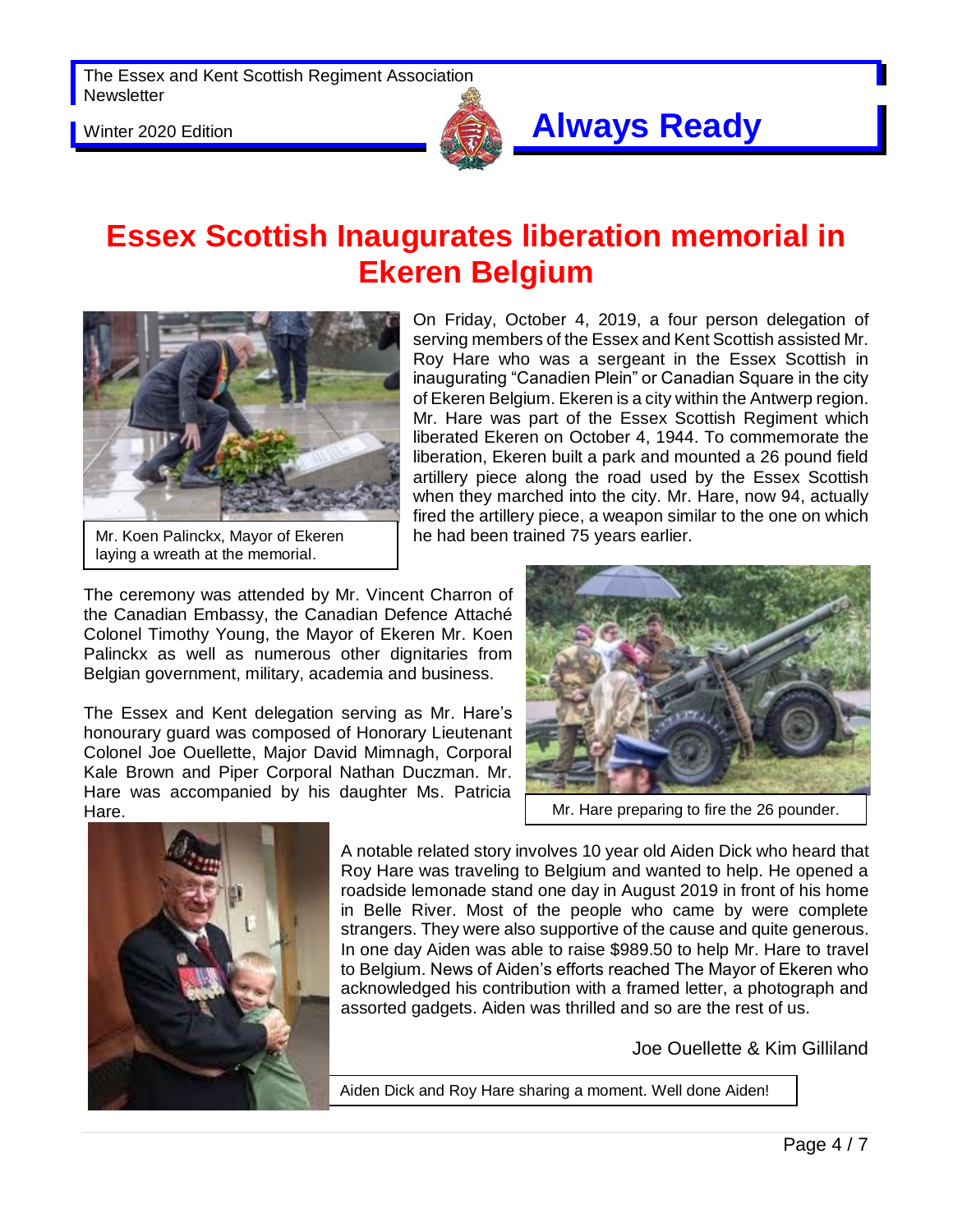

## Winter 2020 Edition **Always Ready**

## **Mash Bash #5**

MASH BASH #5 was held Saturday September 7 in the Drill Hall at Tilston Armoury. As always, our objectives were to provide a forum where we could share our Regimental pride with the community, in this case by hosting them at one of our homes. A committee composed of Delta Company and Association members put together a plan that included prepping of Drill Hall, assisted by Master Warrant Officer Al McCabe who captained the assembly of some mod-tent segments, arranging MASH chow from Koolini's, arranging a 16 prize array that was both ticketdrawn and silent auctioned, and awarded prizes for best costumes.



Our meals served tally was 120, including our excellent Pipes and Drums, who performed twice for our



enthusiastic guests. Best costume was unanimously awarded to Doreen Capnerhurst, who totally embraced the concept of the "MASH patient". One of our fresh thoughts for this event was to offer guided tours (limited) of the Armoury, particularly for our first-time guests. To that end, Artifact Committee members Hardy Wheeler and Eric Skelton, assisted by our summer student Nicole Pillon took groups through the Officer's Mess and Long Room, as well as the Unit Lines and Chapel. Many thanks to that little group, who organized the tours themselves and generated a lot of positive feedback from tour participants.

Final results...our format adjustments worked out pretty much as planned. We delivered on our plans to show off the Regiment to quite a number of "first-timers" to one of our events. Food was an upgrade. Band was once again fantastic-thank you Pipe Major Dave Mercer! Program rolled out pretty crisply and the event wrapped up at a tidy time. While the financials of the event were independently positive, the final results were dramatically bolstered by Dave Woodall's independent fundraising efforts, which boosted our net profits over our objectives.

Going forward...think we have a workable template to potentially reuse with some massage in the future. Our very early September date was not a plus for us, as that is a very busy time for everyone. Thanks to all who chipped in with volunteer time, raffle prizes, pushing ticket sales, setting up, serving food etc!

Cy McGrath Pat Coughlin

Dave Woodall Cathy MacDonald

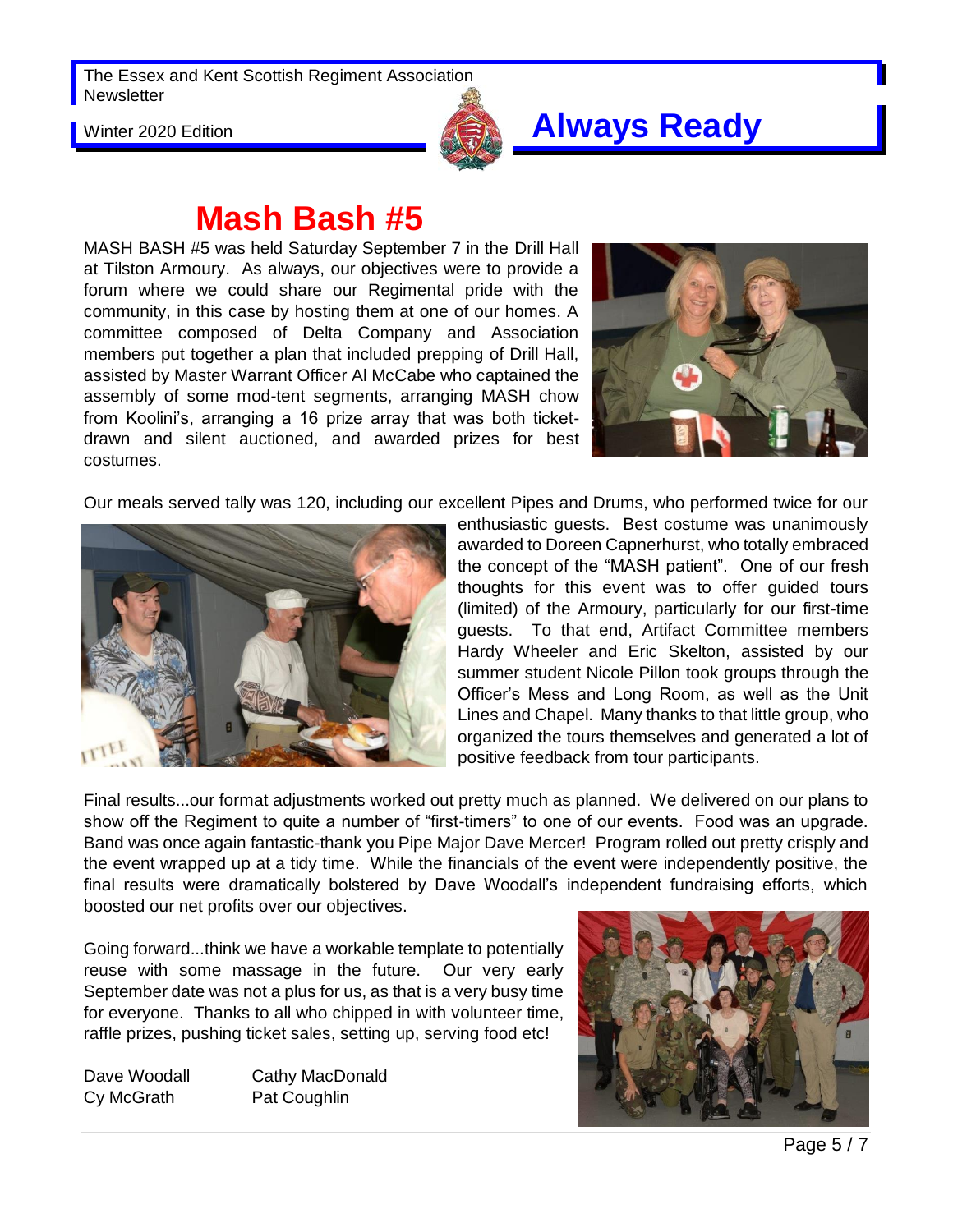

## Winter 2020 Edition **Always Ready**

# **Archives Update**

Over the last eight weeks, we have had the privilege of being able to take part in preserving the history of the Essex and Kent Scottish Regiment by photographing and cataloguing documents and scrapbooks located in the Tilston and Ansell Armouries. Though we often worked through a thin layer of flaking leather and dust gone orange with age, the task of documenting and digitizing a public record of this region's military history has been a fulfilling one for us as we work toward our professional careers. Throughout the summer, we have aimed to create the basis for a database that is searchable and accessible online. While this project is by no means complete, the work we have done will help researchers to access information about the Essex and Kent Scottish in the future. We have catalogued roughly 2240 pages of paper artifacts and have taken approximately 4200 photos that will be contributed to this resource.

While recording the contents of each page, we found many anecdotes that have highlighted the social nature of the regiment throughout its history. For example, Colonel McIntyre inserted personal and often humorous commentary into published accounts of events. For us, this closed the span of time between his lived experiences and our understanding of them. His personal telegrams to his wife, Rosemary, were very moving for this reason. For example, he gave Rosemary the nickname "Rosie-Posy" in the scrapbook.

One of the most prominent figures featured in the collection was Major F.A. Tilston. Despite his newfound fame for having received the Victoria Cross, he remained humble and frequently praised his fellow soldiers for their contributions at Hochwald. His simple desire to have watermelon when he returned from the front surprised us in its mundane nature. Seeing records of the public celebrations of his sacrifice illustrated for us how he became a source of pride for the community both during the post-war years and in the decades following.

Though Tilston's actions were well-documented in the press, the sheer volume of both military and civilian accounts showed us how widely the Essex and Kent Scottish have impacted the citizens of the Windsor-Essex community since its conception. We have been told that there was not a family in Essex County that was unaffected by the Dieppe Raid of 1942, and working with these documents made vivid the influence of the regiment both on the battlefield and in the homes of those who supported it.

Though our dust allergies might disagree, it has been a pleasure being able to learn about our local military history in such a hands-on manner. Grasping fragments of the regiment's past through the filter of white gloves (though they are decidedly no longer white) has been a truly unique opportunity for us. Thank you to Mary Baruth, Hardy Wheeler, and the Regimental Association for allowing us to be a part of this important project and for making us feel welcome during our time with the regiment.

Olivia Musselwhite & Nicole Pillon The Essex & Kent Scottish CSJ Museum Collections Technicians

*Editor's note: Thank you Olivia and Nicole. Words cannot express our appreciation!*